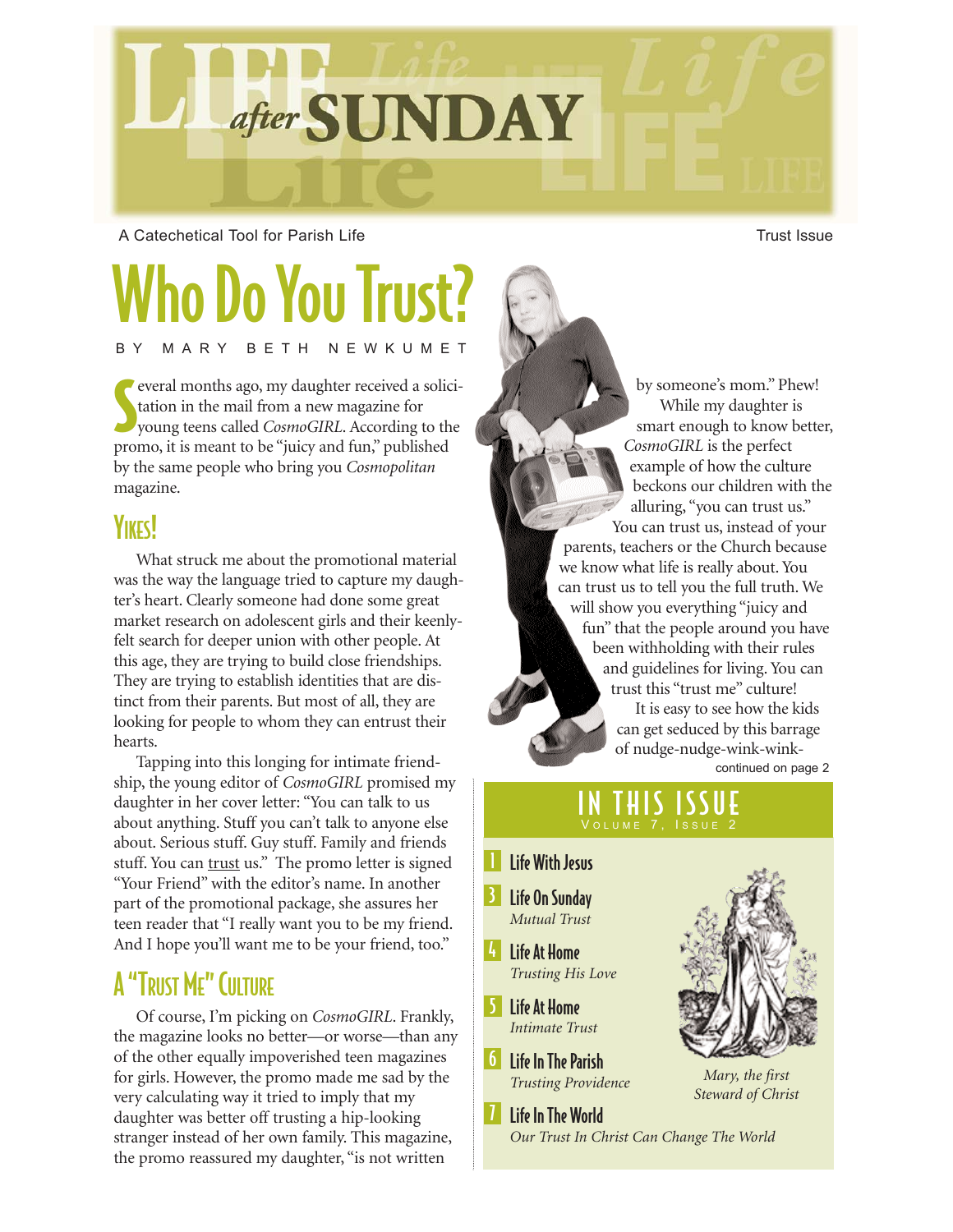

continued from page 1

you-can-trust-us that awaits them each day on television, the world wide web, the radio, movies, magazines, etc. Who can blame them for thinking they are missing out on something?

The problem is that the "trust me" culture sets up such big expectations for a "juicy and fun" life, but can't propose a way to sustain that life. This is easily seen in the articles of hollow joy and false liberation in the grown-up *Cosmopolitan* magazine, which run alongside stories of broken relationships and unfulfilled hopes of security and love. It is evident that the lush, intimate relationships every "Cosmo woman" desires cannot endure for long when they are based solely on the insecure foundation of toned bodies, fashionable clothes, compatible sexual appetites and mutual interests.

## TRUSTING CHRIST

It is reasonable to conclude that because we hold such great desires for love and intimacy in our hearts, there must be some way for these desires to be fulfilled—and sustained indefinitely. Clearly, the culture does not have the answer, so who can we trust to show us the way? "Men and women are on a journey of discovery which is humanly unstoppable," says Pope John Paul II, "a search for the truth and a search for a person to whom they might entrust themselves" (Faith and Reason).

The Church's proposal is not a "trust me" but a "trust Christ" culture. Why should we trust Christ? Because through his words, his deeds and now in his living presence in the life of the Church, he has shown that he loves us. In your own life, you can only fully trust people who know you and love you with the heart of Jesus. These are the people who would do anything for you. And so, you trust them with your life.

#### **TRUST IS REASONABLE**

Trusting people who have shown they care about you is a reasonable human act. In the same way, "trusting in God and cleaving to the truths he has revealed is contrary neither to human freedom nor to human reason," teaches the Catechism of the Catholic Church (#154). It is reasonable to trust the One who personally loves us so much that he willingly took all of our sin and humanity upon himself and still wants to give us the gift of himself in this time, at this moment.

Unlike the "trust me" culture, the Church is able to point *with certainty* to life with the One we can trust to give us everything we need. The Church is a witness to the full truth about human life. Only Christ can sustain the love and intimacy we crave. Only Christ—encountered in his Church—can give us an eternal happiness that never ends. Sadly, the current culture still does not know how to point the way to the true fulfillment of each human person. So it is up to those in whom Christ lives to keep proposing the beauty and mystery of life lived with him to a culture that dismisses his presence.

As for my daughter, she knows that her dad and I love her madly and are therefore more trustworthy than the editor of *CosmoGIRL*. As long as my husband and I continue to pursue our relationship with Christ—the One who gives

us an amazing capacity to know and love our daughter well—she will always trust us more than the "you can trust me" culture. "The more one is truly human, the more one is able to trust," writes Msgr. Luigi Giussani in *The Religious Sense,* "because one understands the adequate reason for believing in another."

So who do you trust: the culture or the Lord of life? ❖

## Life After Sunday

President John M. Capobianco

Vice President Mary Beth Newkumet

Executive Assistant Jessica K. Love

Theological Advisor Msgr. Lorenzo Albacete

Life After Sunday is a catechetical tool for parish life created by Lumen Catechetical Consultants, Inc., a 501(C)3 not-for-profit educational consulting firm that helps Catholic organizations communicate a life with Christ lived fully through his Church. @ Copyright 1998, 2002. May not be reproduced without permission granted.

**Lumen Catechetical Consultants, Inc.** P.O. Box 1761 Silver Spring, MD 20915 1-800-473-7980 or 301-593-1066 Fax: 301-593-1689 www.lifeaftersunday.com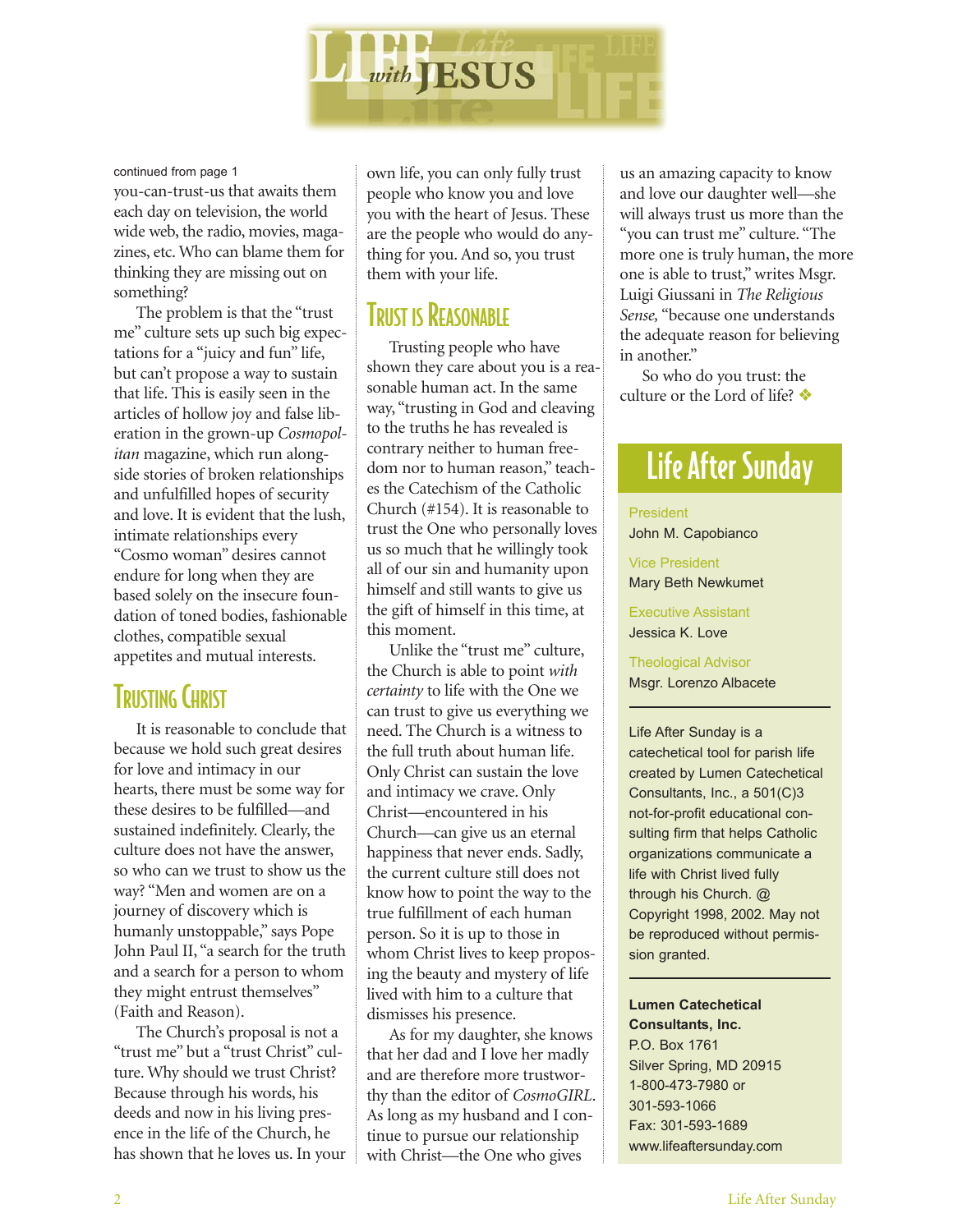

# **Mutual Trust**

Il great relationships are base<br>on mutual trust. Through the Mass, we encounter the outll great relationships are based on mutual trust. Through the ward signs that show us how deeply we can trust this great Lord whose love and passion for us never dies. The question becomes: can the Lord trust us?

Consider these words that you may have heard countless times at Mass. Before the priest partakes of the Eucharist, he quietly prays, "let it not bring me condemnation, but health in mind and body."

Do you understand the radical meaning of the priest's words on behalf of the whole community? How can the Eucharist bring condemnation?

If we receive the Eucharist with estrangement in our hearts, we bring disharmony into the Body of Christ. "It is not true to say that nothing happened when [Judas] received [at the Last Supper]," wrote the mystic and theologian

Adrienne Von Speyr. "The fact is that what would have taken place in the immeasurable grace of union if he had faith, now takes place in the immeasurable estrangement of evil." Amazingly, Christ took Judas' estranged

Communion with him to the Cross, conquering its great evil through the Father's loving mercy.

#### **THIS** IS **FOR YOU**

The Eucharist is the great outward sign of Christ's personal love for each one of us. It is the ultimate "for you." Consequently, it requires our most sin-

cere "for you" right back. This mysterious act of mutual intimacy cannot be taken lightly. Otherwise, it becomes disordered in the same way that a marriage suffers grievously when the husband is completely "for" his wife, and she is completely "for" her self.

The Church teaches that we cannot come to Communion

## Trusting You Will Be Heard

Prayer is a right understanding of the fullness of joy that is to come, as well as longing and the sure trust that it will be ours. Failing to have the full joy that has been promised us makes us long for it all the more; but true understanding and love, mindful of our sweet Savior's purpose, brings with it the grace to trust in him. And in these two workings—of longing and of trust—our Lord beholds us continually; such is our dutiful task, and in his goodness he expects nothing less of us.

- Blessed Julian of Norwich **Continued** continued on back page

## Getting There

#### **"JESUS, I TRUST IN YOU"**

The Sunday after Easter, many dioceses celebrate Divine Mercy Sunday, reflecting on the Father's tremendous mercy evidenced by the sacrifice of his own Son. Divine Mercy Sunday springs from the reported visions of Christ to Blessed Faustina Kowalska, a simple Polish nun who lived in Cracow, Poland, until her death in 1939. The image of Divine Mercy is a picture of our Lord with one hand lifted in blessing and the other hand touching his heart. "Jesus, I Trust In You" reads the caption. Divine Mercy Sunday helps us reflect upon the Lords' infinite love and mercy for us, sinners.  $\cdot\cdot\cdot$ 

with Christ unless we are united with him. Yet many Catholics receive the Eucharist even with the obstacle of serious sin between themselves and their Lord. In this way, they take his tremendous mercy for granted and have little access to it. They are no longer fully caught up in the passionate love they have just received and therefore co-exist with Christ without his peace or intimacy—just like the loving husband and his selfish wife.

At Mass on Sunday, have you pursued an intimacy with Christ that makes your Communion a complete union of hearts, minds, bodies and souls? Or is his trust in you misplaced? "In this sacra-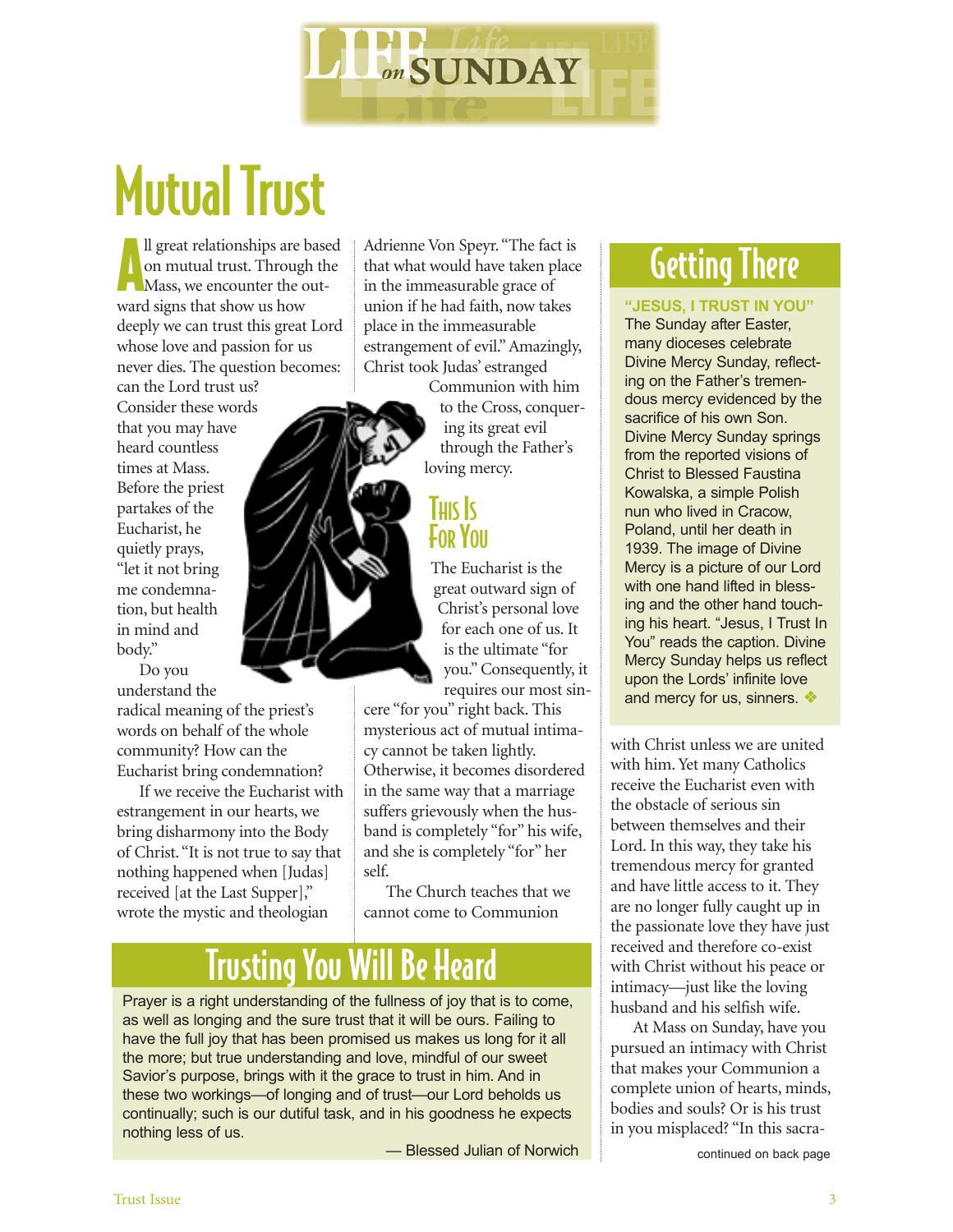

# Trusting His Love

#### BY REV. ROBERT MORDINO

eep within us all, there is a<br>
natural, God-given need and<br>
desire to be someone, to be<br>
special, to be loved and recognized eep within us all, there is a natural, God-given need and desire to be someone, to be for who we are, to simply belong. When these needs go unmet whether out of ignorance ("I never knew you could write poetry"),



inexperience ("My parents never gave me any praise so why should you expect any from me?") or callousness ("I have better things to do than come to your game") grave harm can

occur. Even when they are met to one degree or another, they can go unrecognized ("I don't ever remember you telling me that I was pretty") or be misinterpreted, ("You said the dress looked good on me when you knew it really made me look fat.")

Now when you couple these

#### Trust Prayer

"O Holy Mary, my mistress, into your blessed trust and special keeping, into the bosom of your tender mercy, this day, every day of my life and at the hour of my death, I commend my soul and body; to you I entrust all my hopes and consolations, all my trials and miseries, my life and the end of my life, that through your most holy intercession and your merits, all my actions may be ordered and disposed according to your will and that of your divine Son. Amen."

– St. Aloysius Gonzaga

desires and needs, especially in the case of youngsters, with another natural human instinct we call guilt, you wind up with a pretty potent package of potential hurt and alienation. This, in turn, can lead to a process of gradual retreat into oneself, to isolation and an inhibited personality even into adulthood. At its least worrisome, that might mean some sassiness on the part of kids or the silent treatment on the part of adults. At its worst, it might mean a Columbine massacre for juveniles or a divorce court for spouses.

### ONE IN A BILLION

Scripture tells us something pretty wonderful about ourselves when it tells us more than once that we are created in God's very image. Imagine the implications of that statement. Think this about yourself: "I am the living embodiment of my Creator. I am the product of His creative genius. My very being is the direct result of God's infinite love for me—yes, for me individually among the billions. I contain within me a spark of the Divine. I am unique and unrepeatable. I am not my own. I am God's child.

Years ago, when my oldest nephew first went to kindergarten, he was very apprehensive about his first day in school. He was near tears as he boarded the bus for his first foray into the world of teachers and classmates. He was particularly concerned that the other kids might not like him or play with him. But when he got off the bus after his first half day of

schooling, he was a very different kid. He was all smiles and excitement. He said that he loved going to school. My sister soon discovered part of the reason for the transformation. Besides the fact that none of his childish fears had materialized, he had also had a powerful experience of affirmation in an environment where it would be especially effective.

### **TRUSTING OUR SELF-WORTH**

That morning he had learned a simple little song that touched his innocent soul. It was to the tune of that old standby: "Frere Jacques." And these were its simple substitute lyrics: "I am special. I am special. God made me. God made me. And he really loves me. Yes he really loves me. God made me. God made me." Did he not already know these things? Knowing my sister, I am sure he did. He sang this little song for days, for any one who would listen and for his own entertainment. In one half day of kindergarten, he had learned a lesson for life, a lesson even some adults never seem to grasp or really trust, right into old age.

You see, we are special. God did indeed make each and every one of us. God does love us. He really does. And accepting this truth and allowing it to animate our sense of self worth is a genuine form of reconciliation with the self. If we come to see ourselves as having real worth, as being objects deserving of love, truly loveable as we are, we can live with true inner peace and live a good and productive life.❖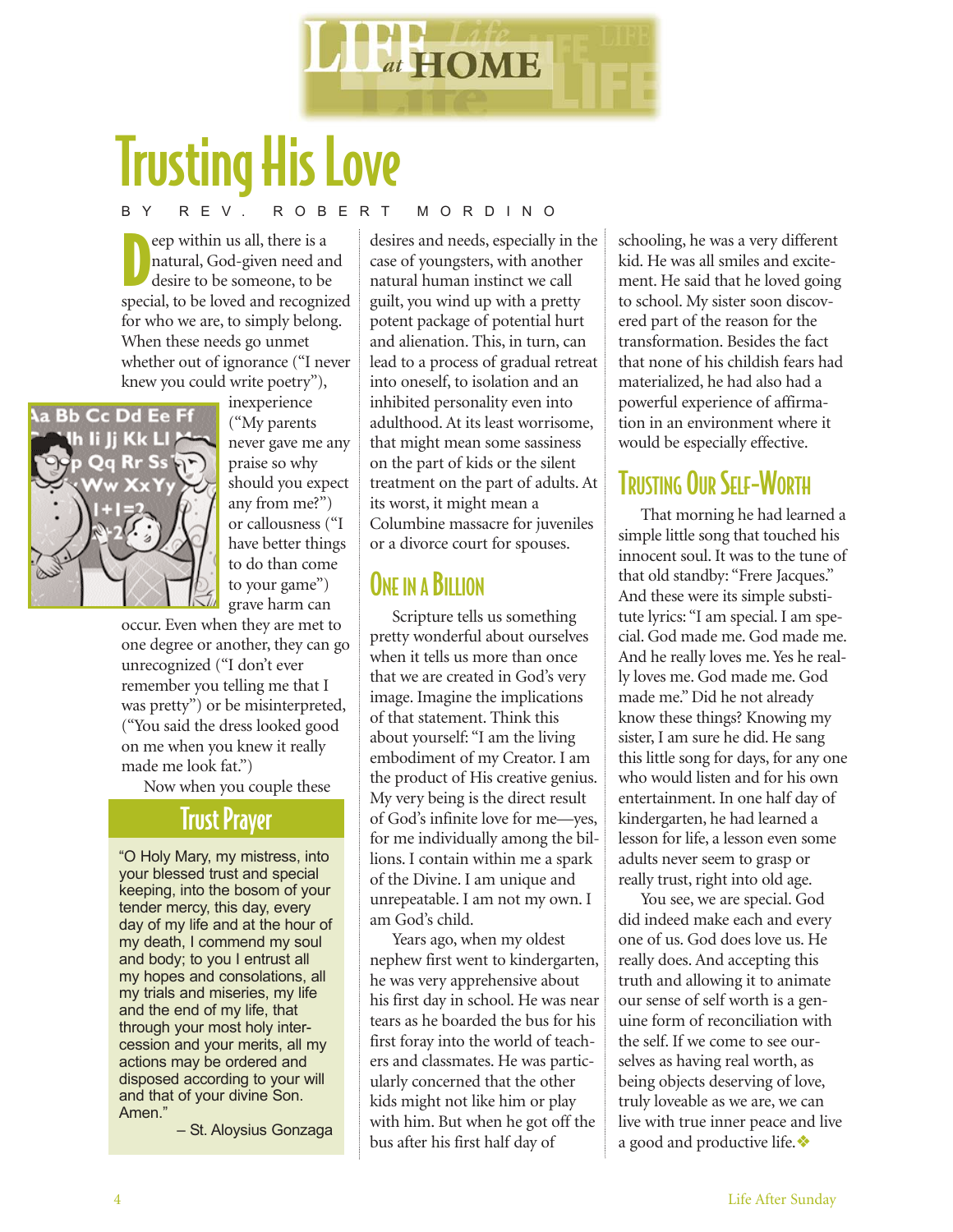# Intimate Trust

#### J O H N M. C A P O B I A N C O

O you find it hard<br>
really trust your<br>
spouse? I don't me<br>
the simple openness of o you find it hard to really trust your spouse? I don't mean friendship or even the cautious trust of skeptical partners. Remember Ronald Reagan's "Trust but verify"? I mean the deeper kind of trust between spouses where two souls and two bodies trust each other so much that they are really bonded into one heart—a heart that lives, thinks, beats, breathes, loves and longs for the other with a corporeal passion that surpasses human ingenuity. I believe this kind of union is an amazing divine gift. St. John of the Cross describes this intimacy like this: "In the union and transformation of love, each gives possession of self to the other, and each leaves and exchanges self for the other. Thus each one lives in the other and is the other, and both are one in the transformation of love."

Learning to love God by trusting your spouse in this intimate way is one of the fruits of a truly sacramental marriage. It's why marriage is a vocation—a calling and gift from God to begin to live his eternal life here and now. This union in intimate trust, this gift of self expressed through the body, is what John Paul II teaches as his tender vision of marriage known as the "theology of the body."

## **IS SUCH TRUST POSSIBLE?**

Now I am no theologian. I am simply a grateful man who fell in love with a woman who wanted to live her marriage as a true vocation from God. I was also fortunate enough to befriend a priest who understood what this Pope was teaching to lovers today. This combination made an enormous

impact on me, on the way I love my wife now, and on our daily life together for the past 16 years. So many couples start out life together without the intense passion of Christ to bind their trust. It was, and still is, so

fashionable to reduce the Church's passion on how to love your spouse to easily dismissed and outdated "sexual teachings."

## WHY CAN'T SHE BE LIKE ME?

Once my wife and I made the commitment to live married life fully, to live the Church's "sexual teachings," it didn't take long for me to confront my own culturally conditioned view of my manhood—not to mention her femininity. To put it mildly, as a man, I had a rather high opinion of myself and I didn't cotton to the idea of mastering rather than spontaneously expressing my fleeting passion. One night, as she slept, I caught myself wondering in a fit of male superiority and deferment frustration, "Why can't she be like me? I don't have to worry about the changes to my body. I am always ready. I want to enjoy this moment now. Why shouldn't I?" As I looked at her peacefully sleeping, my words caught me by surprise. "Why can't she be like me?" My God! How easily I could dominate her, change and mold her into something like me that satisfied solely my desire. The "trust me" culture practically baptizes my male dominion with technology to do just that. It seemed so chillingly easy. And yet, I knew in my heart,

## Getting There…

For more information on trusting the Lord with the size of your family, read Mary Shivinandan's excellent book, Crossing the Threshold of Love. The Office of Marriage and Family from your Archdiocese can also provide you with additional reading suggestions and local resources.

I loved *her*. I didn't want to change her. Why would I want her to be like me? Eeeeweuh!

I then began to appreciate everything she brings to the party. Making love to her while

taking all of her body seriously which is all the Church really asks—makes the marital act more than a momentary gesture. Taking her body seriously refocuses my attention *away from me toward her.* Suddenly paying attention to her at all times—both when engaging in and refraining from the marital act—becomes a loving intimate gesture that is more powerful and far from fleeting. It makes the future real and the moment eternal. More, it touches the infinite as she becomes my intimate path to the "Lord and Giver of Life" who is the source of intimate trust. "I wish I could tell everyone," says Blessed Elizabeth of the Trinity, "what sources of strength, of peace and of happiness they would find if they would only consent to live in this intimacy." If you've never trusted your spouse this way, don't hold back forever. Let the intimate party begin. ❖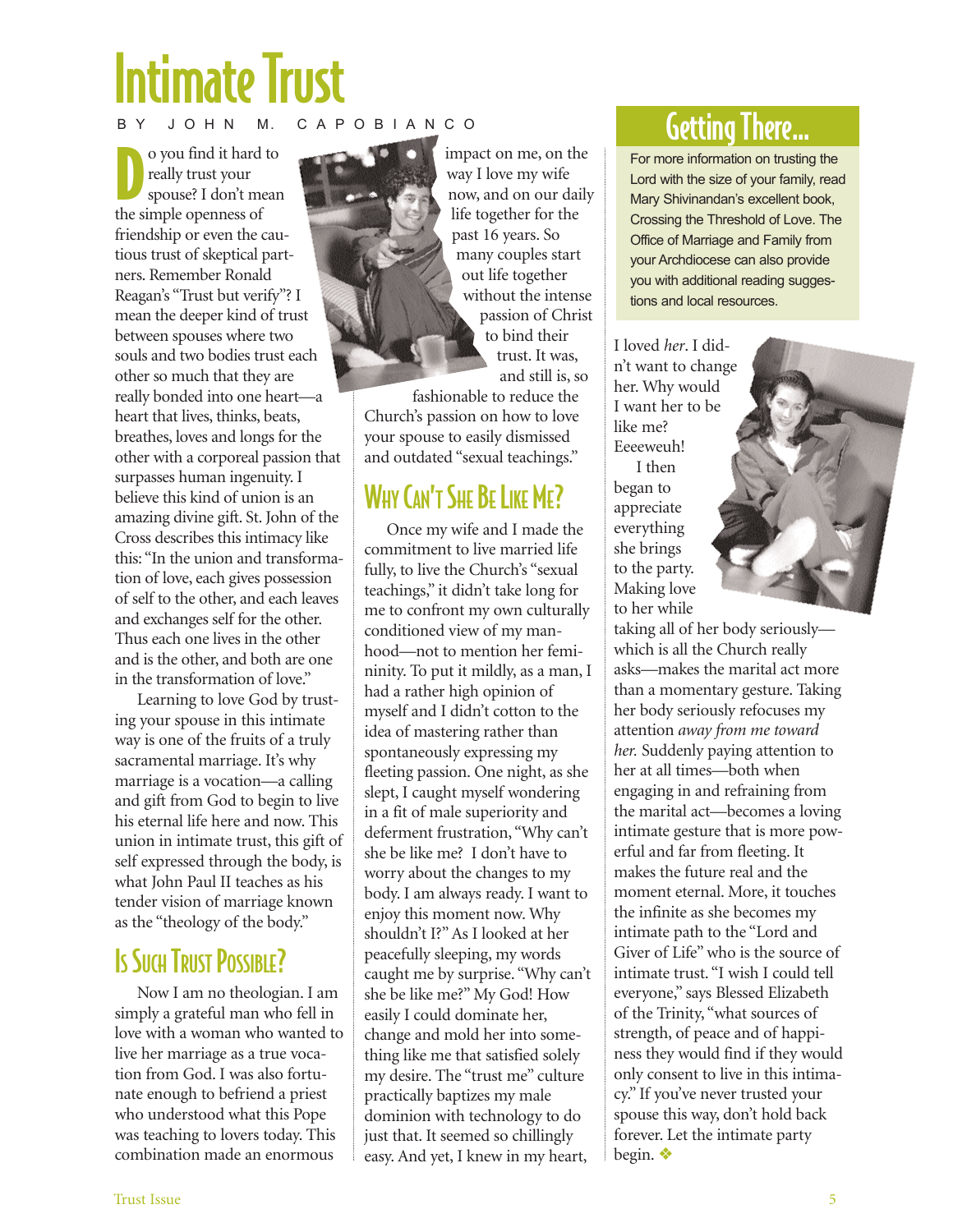

# Trusting Providence

**I**<br>I<br>III n the past, most people had such an understanding of a generous Creator that the word "Providence" universally meant both God and benevolent gift. Today far too many of us think Providence is simply a city in Rhode Island and a Friday night television drama series!

The *Lives of the Saints* is full of stories of holy men and women who went out on their missions trusting in Providence alone, just as the Lord instructed (Lk 10: 1- 12). Jesus has always insisted that his disciples trust in the Father's will and tender care. St. Francis Cabrini came to 19th century America with virtually nothing. Yet her faith in Providence was so strong that she confidently pursued every avenue available to her, building schools, orphanages and hospitals for the Italian immigrant population. She knew that any success was completely up to the Lord. She was merely his instrument.

Today it seems harder for us to trust in the Father's providence. In our parish churches and schools, we often place more trust in our development campaigns and feasibility studies than we do in the Lord's plan for our future. Do we forge ahead without any openness to the Father's will? Do we forget to pray for the guidance and wisdom to see the Lord's hand at work in the very practical events that alter our path? "We would do well to remember what the great champions of apostolic activity have always taught," reminds Pope John Paul II, "namely, that we need to trust in God as if everything

depended on him and, at the same time, to work generously as if everything depended on us" (Vita Consecreta, 73.4).

#### **PRACTICAL PROVIDENCE**

When the people of the Middle Ages wanted to build magnificent churches, members of the local community did more than just give some of their wealth and then walk away to continue their private business. They gave of themselves: of their time, their talent and yes, their treasure, too. The very practical methods of gathering resources to build up our parishes and schools are essential as we continue to bring Christ to the people who sur-

round us. Yet, "in the Sermon on the Mount, Jesus insists on the filial trust that cooperates with our Father's providence," says the Catechism (#2830). "He is not inviting us to idleness, but wants to relieve us from nagging worry and preoccupation." In asking us to work hard to build up the kingdom, the Lord takes up our burden and insists that we depend on him.

Some parish leaders think it is naïve to completely trust in the Lord to make things happen in their communities. Sadly, they miss the importance of the encounter with him. Only after this encounter takes place will they be convinced that this One who loves them – and the local Church where he makes himself present – will also

provide the necessary funds, buildings and programs for the community. The Lord's plans may not be our own, but we are called to trust that his plans are the best.❖

#### **GETTING THERE**

"Much will be required of the person entrusted with much, and still more will be demanded of the person entrusted with more" (Lk 12:48), Christ told his disciples. If you have been "given much" by the Creator of life, you are called to share it with the people who surround you. So often, we think our parish communities are only looking for our treasure, but much can be done when people bring their time and unique talents to parish programs and initiatives. The Lord is trusting us to share what we have been given to build up his kingdom. Whether it be management skills or computer expertise, cooking or communicating, your parish community can benefit from the gifts that have been entrusted to you alone. ❖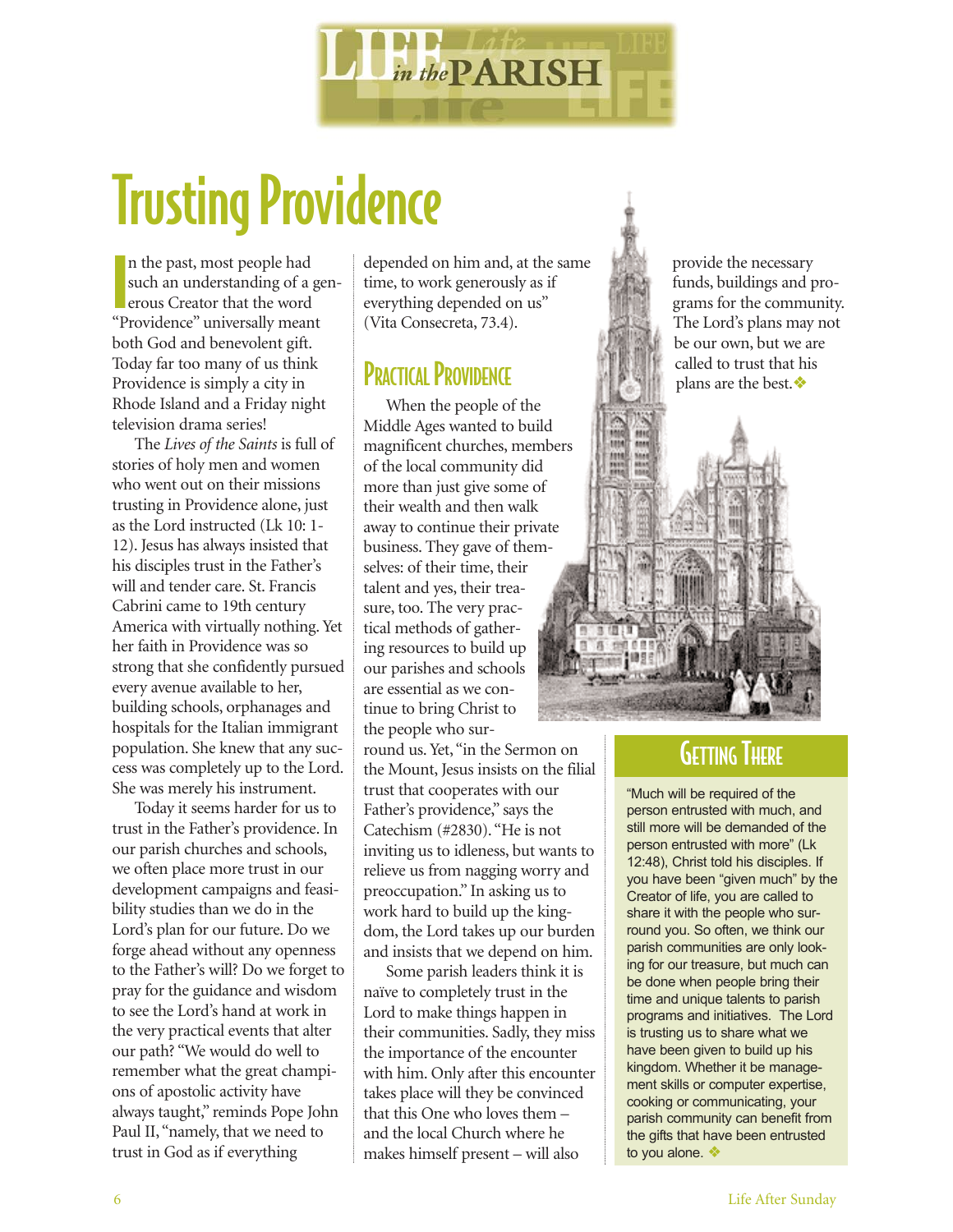

# Our Trust In Christ Can Change the World

other Teresa trusted Jesus<br>
completely when he asked<br>
her to see him in the hun-<br>
gry, naked, dying people who surother Teresa trusted Jesus completely when he asked her to see him in the hunrounded her in the streets of Calcutta, India. She gave herself to Christ *embodied in the person in front of her.* Often, she herself admitted to his "distressing disguise" as she cared for him covered with maggots, weak with hunger or ravaged with disease. Yet, because she trusted Christ's request to serve him in the people around her (Matt: 25:31-46), Mother Teresa became known throughout the world as a woman of great love. Certainly her complete dependence on him has helped to change the world.

## **KEEPING OUR DISTANCE**

In our own communities, Christ does not trust us to serve him only in the most dramatic examples of human need. He also asks us to see him in the "sick, naked and hungry" people we encounter every day. Often, they, too are in the "distressing disguise" of irritating well-fed, well-clothed, well-educated colleagues and

neighbors. These people who we so often dismiss are the "strangers" entrusted to us by Christ.

Think of someone with whom you are friendly at work or in your neighborhood. You know her name, you chat with her at occasional meetings or gatherings, but for some reason you have failed to form a close friendship. Sometimes it is because of the walls she has constructed against you. Sometimes, the walls are your own. Regardless of who is holding back, neither of you has shown much care for the other. Consequently, there is not much trust.

## **TRUST FLOWS FROM LOVE**

Most of us have far too many relationships like this. Our connections are shallow and easily torn apart. This is especially evident when a colleague or neighbor experiences a crisis on the job, an illness or death in the family. We don't trust our connections enough to confidently walk into their lives and know just what to do for them. So, often we say or do nothing.

## GLOBALTRUST THROUGH CHRIST

In the new millennium, "it will be fitting to broach the vast subject of the crisis of civilization, which has become apparent especially in the West, which is highly developed from the standpoint of technology but is inte-

riorly impoverished by its tendency to forget God or to keep him at a distance. This crisis of civilization must be countered by the civilization of love, founded on the universal values of peace, solidarity, justice and liberty, which find their full attainment in Christ." — Pope John Paul II, Tertio Millennio Adveniente, #52.❖

#### NO FEAR

Do not be afraid to launch a new relationship with that most irritating colleague or neighbor. Christ will never abandon you in your efforts to serve him! "The little vessel which is your soul always possesses the strong anchor of trust in the Divine Goodness. This mystical vessel will always have Jesus as helmsman and Mary as its beacon. Hence, there is no room for fear," said Blessed Padre Pio.❖

Now think of these same surface relationships on a much more global scale. Think of how we co-exist with whole nations and never learn to trust each other. This basic human experience is the same whether it is person to person or country to country. In a crisis, our distrust hampers our ability to reach out and serve the people who need us most.

As Catholics, we cannot be satisfied in surface relationships with people who can become better friends. But we don't have to care for these people by ourselves. We can trust Christ to care for them through us. United with him, we can bring a new capacity for friendship into our workplaces and neighborhoods. This, in turn, cannot help but radiate out and affect the way communities care for each other, and finally how nations serve other nations. Just one person can change many hearts. In her great witness to the modern world, Mother Teresa has shown us the simple path of trust and dependence on Jesus Christ. ❖